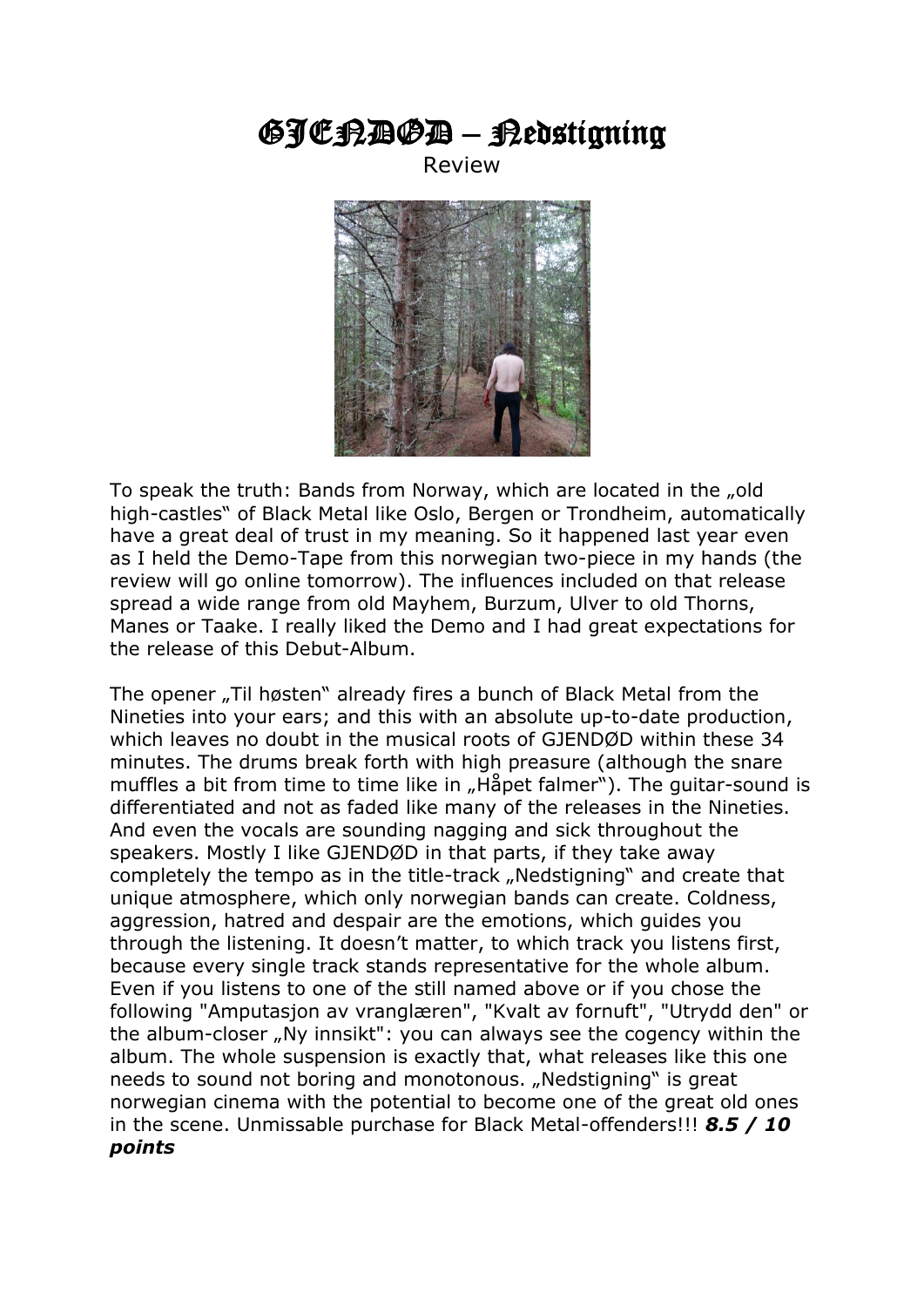"Nedstigning" will be released on February, 24th, 2017 via Hellthrasher Productions on Jewelcase-CD. The LP- & MC-release will follow later this year through Darker Than Black Records.



GJENDØD - Nedstigning Black Metal from Norway Label / Distribution: Hellthrasher Productions (CD) Running time: 34:00 minutes

[www.hellthrasher.com](http://hellthrasher.com/shop/) [www.bandcamp.com](https://hellthrasherproductions.bandcamp.com/music)

+++++++++++++++ German translation +++++++++++++++

Zugegeben: Bands aus Norwegen, die in den "alten Hochburgen" des Black Metal wie etwa Oslo, Bergen oder auch Trondheim beheimatet sind, haben automatisch einen Vertrauensvorschuß bei mir. So erging es mir auch im vergangenen Jahr, als ich das Demo dieses Trondheimer Duos in die Hände bekam (Review folgt an anderer Stelle). Die darauf enthaltenen Einflüsse reichten von alten Mayhem, Burzum, Ulver bis hin zu ganz alten Thorns, Manes oder Taake. Ich fand das Demo schon ausgezeichnet und war deshalb extrem gespannt auf dieses Debüt-Album.

Bereits der Opener "Til høsten" knallt dem Hörer eine geballte Ladung 90er-Jahre-Black Metal vor den Latz; und dies mit einer Produktion, die zwar absolut zeitgemäß ist, jedoch zu keinem Zeitpunkt der insgesamt 34 Minuten Zweifel daran aufklommen lässt, wo die Wurzeln GJENDØD's liegen. Die Drums erzeugen richtig Druck (auch wenn die Snare ab und an etwas zu dumpf wirkt, wie bspw. in "Håpet falmer"). Der Gitarrensound ist gut ausdifferenziert und wirkt zum Glück nicht verwaschen. Und die Vocals keifen und kotzen herrlich brutal aus den Boxen. Richtig gut gefallen mir GJENDØD immer dann, wenn sie, wie im Titeltrack "Nedstigning" komplett das Tempo rausnehmen und dadurch diese ganz bestimmte Atmosphäre